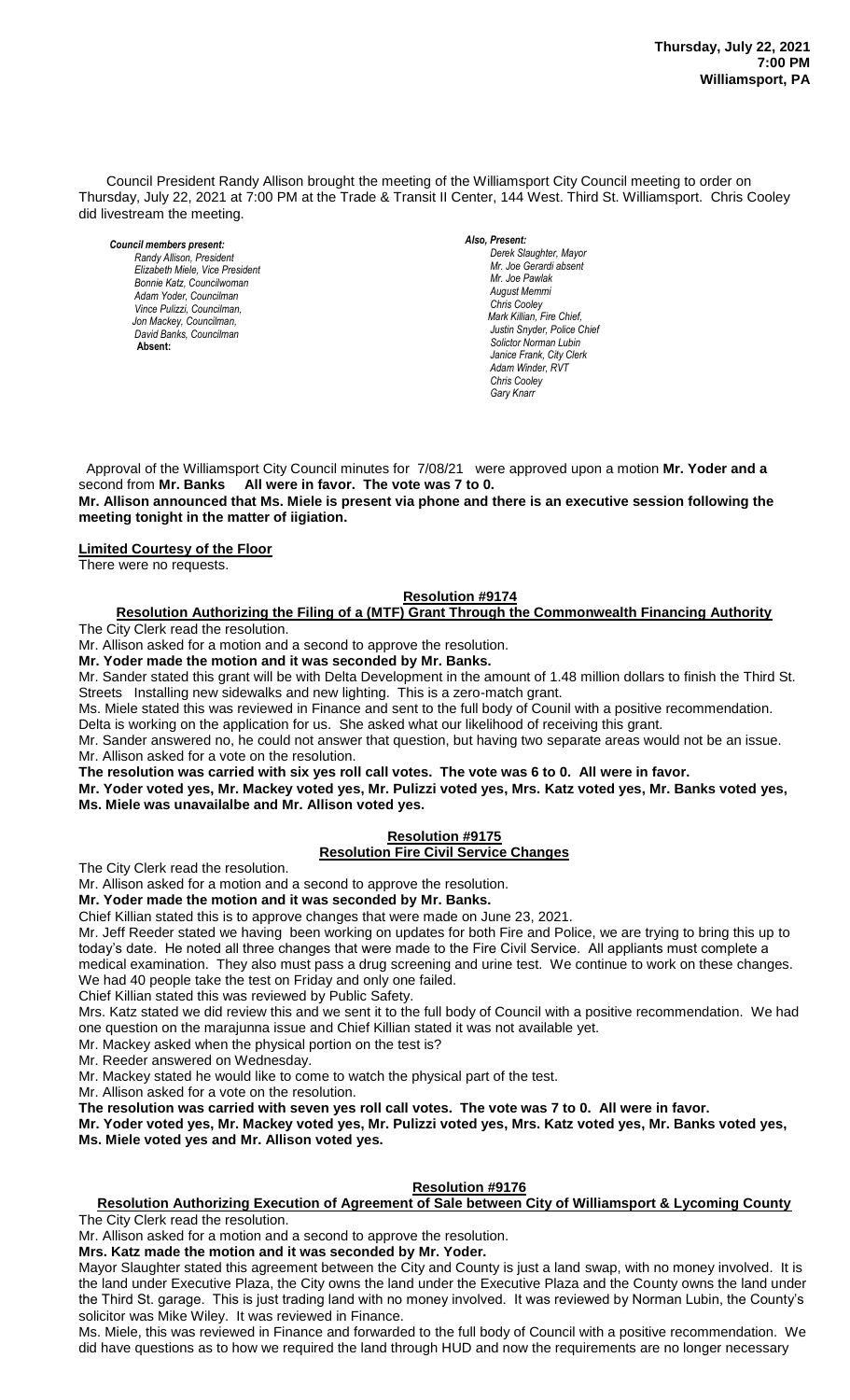because of how long we have owned the land. This seems to be accurature and the parcels are close, it seems they should have equal value even though there was no appraisal. She asked Norm why?

Mr. Lubin stated the appraisal could be more costly and Mike Wiley did review this stating the land were of similar value. If the transaction doesn't go through it is still held to our 99 year lease with the County.

Mr. Banks asked after the transaction is put through is the lease voided?

Mr. Lubin answered yes, and if become a taxable entity, the City does benefit.

Mr. Allison asked if there were more questions.

Mrs. Katz asked if the Parking Deck is owned by the Parking Authority. She asked about the spaces for jury duty. Mr. Lubin answered yes, that was part of the agreement between the Parking Authority and the County, they put a signicant amount of money into the Parking Deck. It was almost a four party agreement between the City, County, Bank and the Parking Authority. We are swapping the real estate, not the leases.

Mr. Allison stated orginially the City used the HUD money to demo after a fire and then the City had a developer build and they defaulted on the loan so the County acquired the building.

Mr. Allison asked for a vote on the resolution.

**The resolution was carried with seven yes roll call votes. The vote was 7 to 0. All were in favor.**

**Mr. Yoder voted yes, Mr. Mackey voted yes, Mr. Pulizzi voted yes, Mrs. Katz voted yes, Mr. Banks voted yes, Ms. Miele voted yes and Mr. Allison voted yes.** 

# **Resolution #9177**

## **Resolution to Approve a CDBG-CV Welfare Public Service Projec**t

The City Clerk read the resolution.

Mr. Allison asked for a motion and a second to approve the resolution.

**Mrs. Katz made the motion and it was seconded by Mr. Banks.**

Mr. Memmi stated this resolution is to approve a project. These funds are from the COVID – 19 CARES Act funds throught Housing and Urban Development money. This is for the Central PA food bank, Firetree Place project for \$20,000. This has helped to feed many families for years, through this project there is access ... food became extremely difficult, this will help distrisbute food to low to middle income healthy foods. The project cost is \$58,000, the City is providing \$20,000. The rest of the money will be contributed by others, (\$38,600). This was sent to Finance. Ms. Miele stated this was brought to Finance and forwarded to the full body of Council with a positive recommendation. These funds are for the community and very worthwhile. She asked about the rest of funds we received.

Mr. Memmi stated we continue to look at organizations that are in need and we continue to help them, there have been about eight projects, we have about \$350,000 still available and we are looking for good projects in need. Ms. Miele state this is a one year funding proposal and this program is exceptionally important to the City.

Mrs. Katz asked why only \$20,000.

Mr. Memmi stated that because that is the only money they requested.

Mr. Allison stated although there are many food banks, Central PA with the ability to source a lot of food to donors and they have quality foods and provide people healthy nutrious ways to feed their family. He thanked Mr. Memmi for the good work.

**The resolution was carried with seven yes roll call votes. The vote was 7 to 0. All were in favor.**

**Mr. Yoder voted yes, Mr. Mackey voted yes, Mr. Pulizzi voted yes, Mrs. Katz voted yes, Mr. Banks voted yes, Ms. Miele voted yes and Mr. Allison voted yes.** 

## **Resolution #9178**

#### **Resolution for Agreement to Inventory, Access & Maintain Trees in Brandon Park Between the Student Conservation Association and the City of Williamsport**

The City Clerk read the resolution.

Mr. Allison asked for a motion and a second to approve the resolution.

**Mr. Banks made the motion and it was seconded by Mr. Pulizzi.**

Mr. Winder stated this resolution is to authorize maintenance, this is a good opportunity for all. They will be inventory, accessing and creating a maintenance, for a 10-day period and it will start August 2 through the 13<sup>th</sup>. Our City Forrest is Chad Eckerd. This was brought before Public Works.

Mrs. Katz stated this did come before Public Works and we are excited to have this done for us and they will get a lot accomplished in 10 days. It was sent to the full body of Council with a positive recommendation.

Ms. Miele asked how they will do the inventory? She asked if there is a possibility we can do this again next year. Mr. Winder stated they will check for trees that are dying and check what is needed and he will check with them for

next year. These are student working on their Forrestry degree.

Mr. Allison asked if they can give report to the Shade Tree Commission.

Mr Winder replied yes, they will.

Mr. Allison asked for a vote.

**The resolution was carried with seven yes roll call votes. The vote was 7 to 0. All were in favor.**

**Mr. Yoder voted yes, Mr. Mackey voted yes, Mr. Pulizzi voted yes, Mrs. Katz voted yes, Mr. Banks voted yes, Ms. Miele voted yes and Mr. Allison voted yes.** 

#### **Resolution #9179**

## **Resolution Authorizing a Contract Between City, RVT & Lycoming-Clinton Counties Commission for Community Action (STEP) for the Provision of ADA Complementary Paratransit Service**

The City Clerk read the resolution.

Mr. Allison asked for a motion and a second to approve the resolution.

**Mr. Pulizzi made the motion and Mrs Katz seconded it.**

Mr. Wright stated this is for STEP to provide the service. They have been our provider, we contract with them. This is a one year agreement, with no increase for trip reimbursement this is part of our purchase transportation process in our annual budget and the revenues come from our State & Federal. This was reviewed in Finance.

Ms. Miele stated this was reviewed in Finance and sent to the full body of Council with a positive recommendation.

This is a discussion about our program in Clinton County. Mrs. Katz stated we cut back on the ridership in Clinton County to two days, but we are looking to expand the day

routes. Mr. Wright stated there is a meeting next week about what they will want in the future, fixed route, hybrid, etc.

The ADA fare is \$25/trip in line with the FARE structure, anyone who would do a ride, STEP invoices us \$21.00 a trip. For this program it is for trips that are within 3 miles of our routes.